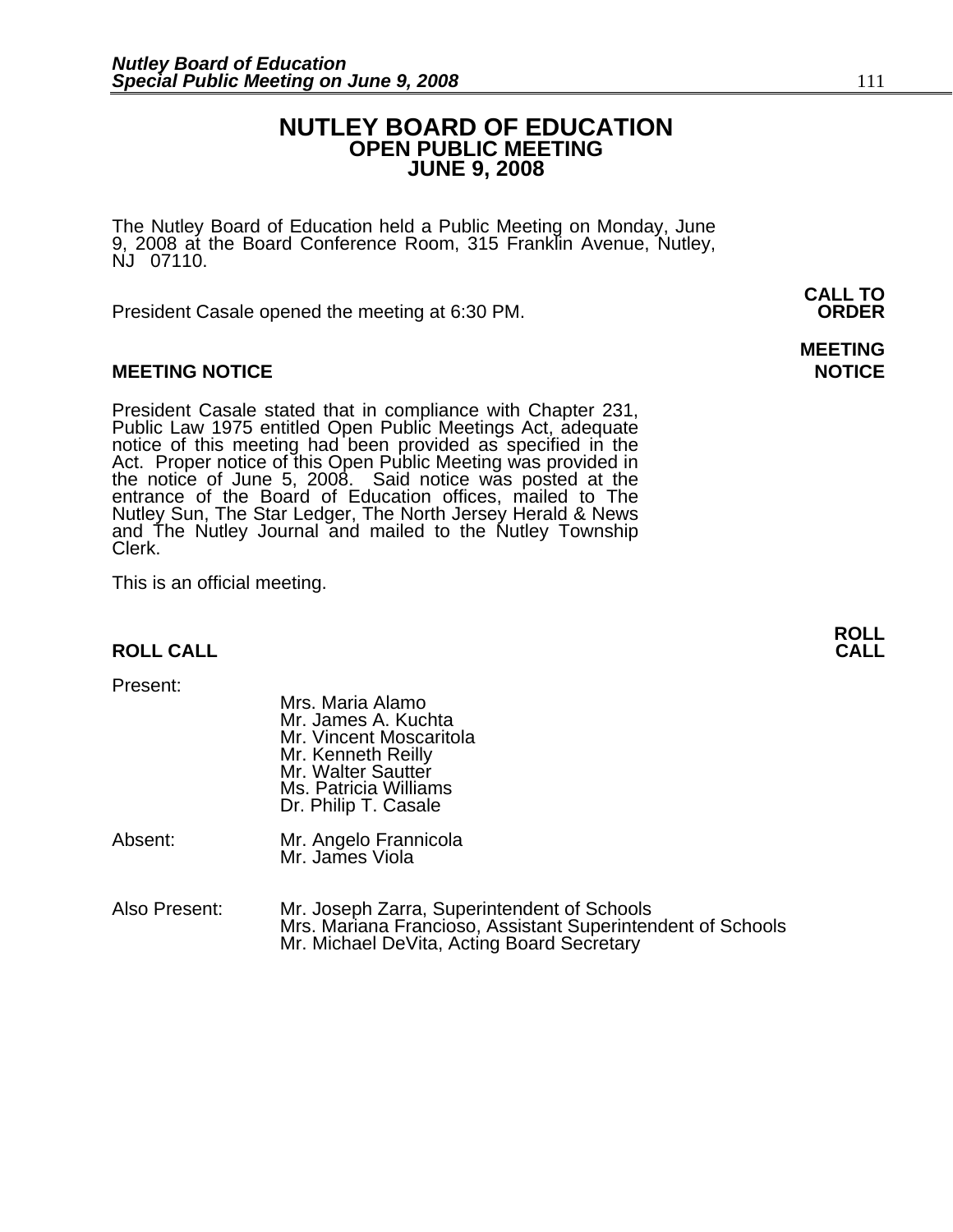#### **MOTION TO ADJOURN TO EXECUTIVE SESSION**

At 6:35 PM Trustee Alamo moved and Trustee Sautter seconded the following resolution:

WHEREAS, the Board of Education will be discussing matters exempt from public discussion pursuant to N.J.S.A. 10:4-12,

NOW, THEREFORE, BE IT RESOLVED that the Board of Education recess to Closed Executive Session at this time to discuss the following:

> Legal Matter Food Service Contract

BE IT FURTHER RESOLVED that the results of the discussions will be made public by inclusion on the agenda of a subsequent meeting of the Board of Education or when the reasons for discussing such matters in closed session no longer exist.

 The motion was approved by voice vote.

#### **RECONVENE MEETING RECONVENE**

At 8:05 PM Trustee Kuchta moved, Trustee Alamo seconded, and the Board unanimously approved by voice vote a motion to reconvene the public meeting.

The meeting reconvened in the JHWMS Library located at 325 Franklin Avenue, Nutley, NJ.

#### **FLAG SALUTE** SALUTE SALUTE SALUTE SALUTE SALUTE

Trustee Williams led the assembly in the flag salute.

## **ROLL ROLL CALL CALL**

Present:

|         | Mr. James A. Kuchta<br>Mr. Vincent Moscaritola<br>Mr. Kenneth Reilly<br>Mr. Walter Sautter<br>Ms. Patricia Williams<br>Dr. Philip T. Casale |
|---------|---------------------------------------------------------------------------------------------------------------------------------------------|
| Absent: | Mr. Angelo Frannicola<br>Mr. James Viola                                                                                                    |

Mrs. Maria Alamo

Also Present: Mr. Joseph Zarra, Superintendent of Schools Mrs. Mariana Francioso, Assistant Superintendent of Schools Mr. Michael DeVita, Acting Board Secretary Mr. Anthony Malanga, Board Attorney Mr. Frank Pomaco, Board Attorney

# **EXECUTIVE**

# **FLAG**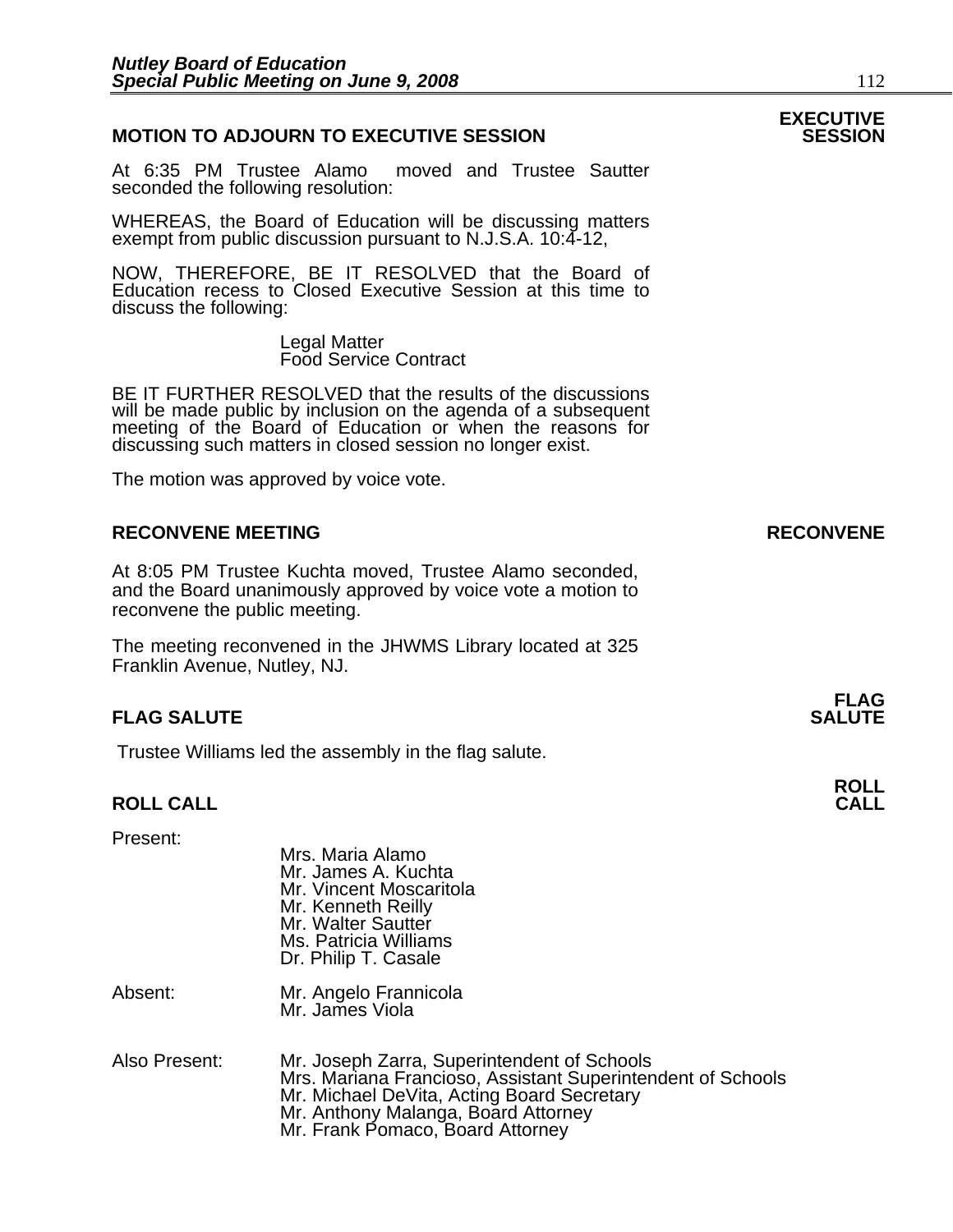### **HEARING OF CITIZENS (Resolutions Only)**

None

#### Tri-Tech Presentation – Mr. Alan Ianuzzi and Mr John Agostini

Mr. Alan Ianuzzi gave a summary of the relationship with Tri- Tech and the Board which included a timeline of all that happened from their first contract until present.

Mr. John Agostini gave a construction timeline of the district's referendums and spoke about issues against Tri-Tech and other concerns that the district faces moving forward.

President Casale stated the settlement amount resulted in no tax levy increase to the taxpayers.

Mr. Malanga, Board Attorney, stated that he had a discussion with the bond counsel today and it is his understanding that if there is a surplus with a certain project, it could be released<br>and go towards the construction management payment and not<br>wait until the end of the project.

Mr. Malanga stated that it was his understanding that if the case went to arbitration, a settlement could not have been paid by the 2006 referendum money.

Trustee Alamo asked if the Board could receive a copy of the updated bond counsel letter containing the new information that Mr. Malanga was referring to.

Questions and answers ensued regarding the scope of work of the construction manager, contract issues, scope of 2006 referendum project and past happenings.

Mr. Agostini stated that he would provide a copy of his estimates of funds for the remaining projects.

Mr. Agostini will also provide the Board a copy of what was submitted to the Department of Education. **RESOLUTIONS** 

#### **RESOLUTIONS:**

Trustee Sautter moved, Trustee Kuchta seconded, a motion that the Board approves the Resolutions numbers 1 through 6 and 8 through 10 as listed below.

Resolutions 1 through 6 and 8 through 10 were unanimously approved by roll call vote.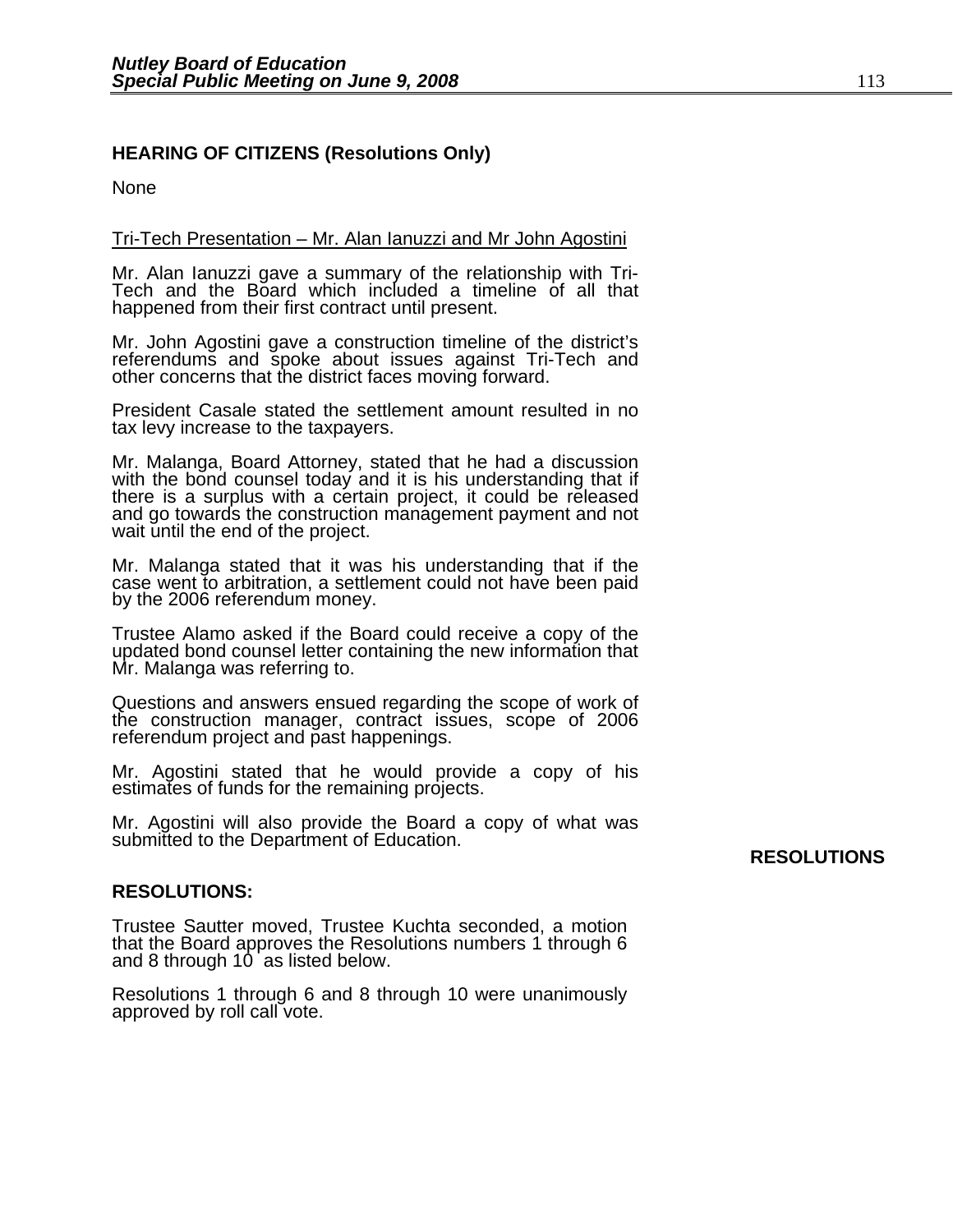#### 1. **AMENDING APPOINTMENT – BOE Extended Day Summer Program – 2008**

BE IT RESOLVED that the Board of Education approves the<br>amending of the resolution, BOE Extended Day Summer<br>Program-2008, approved at the May 28, 2008 Board<br>Meeting to reflect a change in Child Care Aide salary of<br>Elizabet

#### 2. **AMENDING APPOINTMENT – LEAVE OF ABSENCE – Teacher**

BE IT RESOLVED that the Board of Education approves the amending of the resolution, Leave of Absence-Teacher, approved at the March 24, 2008 Board Meeting to reflect a change in Family Leave of Megan O'Hagan to June 30, 2008.

#### 3. **AMENDING APPOINTMENT – RESIGNATION – Teacher**

BE IT RESOLVED that the Board of Education approves the amending of the resolution, Resignation – Teacher, approved at the May 12, 2008 Board Meeting to reflect a change in resignation date of Megan O'Hagan to June 30, 2008.

#### 4. **APPOINTMENT – BOE Extended Day Summer Program**

BE IT RESOLVED that the Board of Education approves the appointment of Mr. Ryan McMullen as part-time Child Care Instructor for the 2008 Summer Program at the hourly rate of \$25.00.

#### 5. **APPOINTMENTS – Technology Summer Help**

BE IT RESOLVED that the Board of Education approves the following appointments for the 2008 Summer Technology Program at the hourly rate of \$8.00:

Justin Kline Philip Lam Christopher Morgan Leonardo Pugliese, III

## **AMEND APPOINT LEAVE OF ABSENCE**

**TEACHER** 

#### **AMEND APPOINT RESIGN - TEACHER**

**APPOINT BOE EXDENDED DAY SUMMER PROG.** 

#### **APPOINT BOE TECH SUMMER HELP**

**AMEND BOE EXDENDED DAY SUMMER PROG.**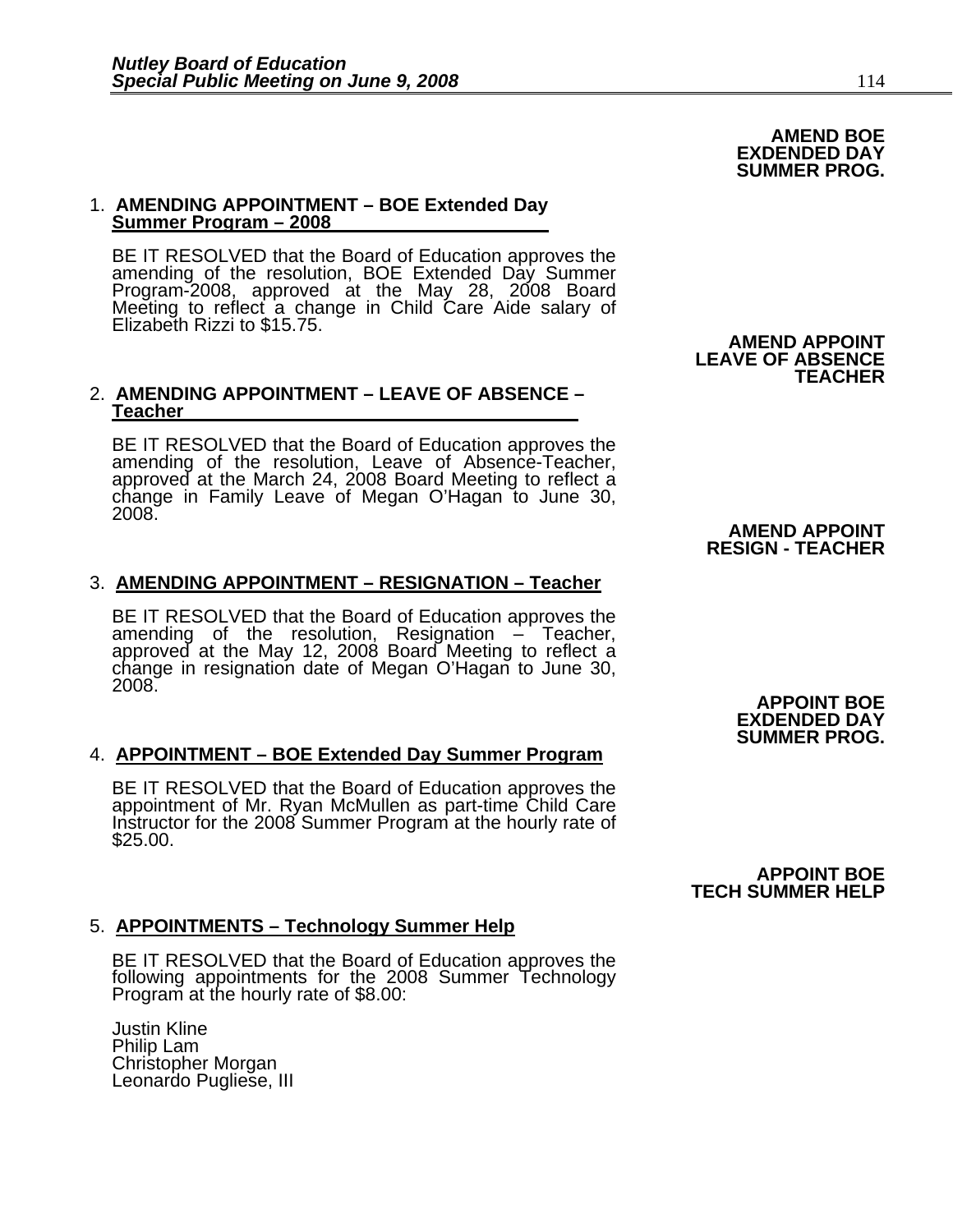**APPOINT BASIC SKILLS SUMMER PROG.** 

#### 6. **APPOINTMENTS – Basic Skills Summer Enrichment Program**

BE IT RESOLVED that the Board of Education approves the appointments of the 2008 Basic Skills Summer Enrichment Program as part of the 2007-08 Basic Skills Improvement<br>Program:

| <b>Lorraine Restel</b><br>Sophie Caprio                                                                                                                                        | Supervisor<br>Secretary                                                                                   | \$2,500<br>1,200                                                     |
|--------------------------------------------------------------------------------------------------------------------------------------------------------------------------------|-----------------------------------------------------------------------------------------------------------|----------------------------------------------------------------------|
| Dana DiGiacomo<br><b>Patricia Griffin</b><br><b>Kristine Comune</b><br>Kimberly DiVincenzo<br>Kelli Cerniglia<br>Valerie Martin<br>Jill Freedman<br>Lenore Chieffo (DeLorenzo) | Teacher<br>Teacher<br>Teacher<br>Teacher<br><b>Teacher</b><br><b>Teacher</b><br>Teacher<br><b>Teacher</b> | 1,000<br>1,000<br>1,000<br>1,000<br>1,000<br>1,000<br>1,000<br>1,000 |
|                                                                                                                                                                                |                                                                                                           |                                                                      |

#### 7. **APPOINTMENTS – Autism Summer Program PULLED FROM AGENDA**

BE IT RESOLVED that the Board of Education approves the appointments of the following personnel for the 2008 Autism Summer Program:

| Michael Kearney        | Supervisor                             | \$5,028 |
|------------------------|----------------------------------------|---------|
| <b>Beverly Cullari</b> | Secretary                              | 3,016   |
| Maura Byrne            | Teacher                                | 3,016   |
| Andria Cheney          | Teacher                                | 3,016   |
| Melissa O'Carroll      | Teacher                                | 3,016   |
| <b>Shannon Shaw</b>    | Teacher                                | 3,016   |
| Michelle Collins       | Aide                                   | 2,012   |
| Dyan Guida             | Aide                                   | 2,012   |
| Erin Lombardozzi       | Aide                                   | 2,012   |
| <b>Barbara McGarty</b> | Aide                                   | 2,012   |
| Carmela Pontoriero     | Aide                                   | 2,012   |
| Jessica Pravata        | Aide                                   | 2,012   |
| Melissa Rosamilia      | Aide                                   | 2,012   |
| Kim Saporito           | Aide                                   | 2,012   |
| <b>April Hauer</b>     | <b>Behavioral</b><br><b>Specialist</b> | 3,300   |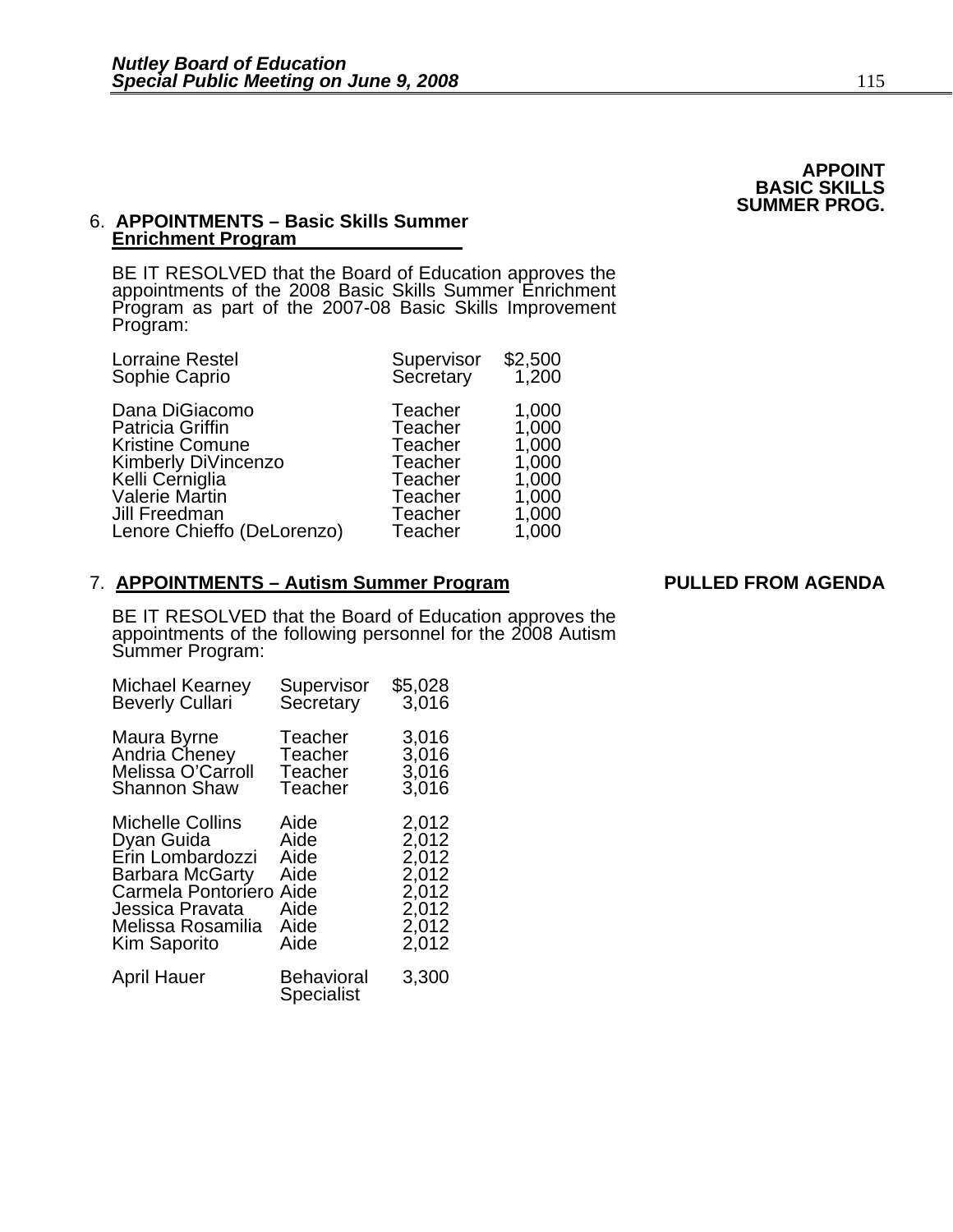**APPOINT SPECIAL ED SUMMER PROG.**

#### 8. **APPOINTMENTS – Special Education Summer Program**

BE IT RESOLVED that the Board of Education approves the appointments of the following personnel for the 2008 Special Education Summer Program:

| <b>Phillip Siculietano</b>          | Supervisor                        | \$3,500                          |
|-------------------------------------|-----------------------------------|----------------------------------|
| Virginia Reilly                     | Nurse                             | 3,300                            |
| Abigail Bergen                      | Teacher                           | 2,012                            |
| Danielle Franco                     | Teacher                           | 2,012                            |
| Karen Klecak                        | Teacher                           | 2,012                            |
| Maureen Lazur                       | Teacher                           | 2,012                            |
| Claudia Marra                       | Teacher                           | 2,012                            |
| <b>Nicolette Misner</b>             | Teacher                           | 2,012                            |
| Lisa Palestina                      | Teacher                           | 2,012                            |
| Judy Rasczyk                        | Teacher                           | 2,012                            |
| Joniene Ryder                       | Teacher                           | 2,012                            |
| Patricia Sloan                      | Teacher                           | 2,012                            |
| Jill Sorensen                       | Teacher                           | 2,012                            |
| Donna Zarra                         | Speech<br>Therapist               | 3,300                            |
| <b>Sherri Budinick</b>              | Physical<br>Therapist             | 3,300                            |
| Sondra Chipkin                      | <b>Senior Aide</b>                | \$500                            |
| Niko Ciccolella                     | Senior Aide                       | 500                              |
| Nikki Franciose                     | Senior Aide                       | 500                              |
| Dana Homyak                         | <b>Senior Aide</b>                | 500                              |
| Deborah Arroyo<br>Maureen Callaghan | Hourly Aide<br><b>Hourly Aide</b> | \$14.57<br>20.00(ABA<br>Therapy) |
| <b>Marie Conforti</b>               | Hourly Aide                       | 14.57                            |
| Margaret DeAngelo                   | Hourly Aide                       | 14.57                            |
| <b>Tracy Giuriceo</b>               | Hourly Aide                       | 14.57                            |
| <b>Marion Greiss</b>                | Hourly Aide                       | 14.57                            |
| Karen Homyak                        | Hourly Aide                       | 14.57                            |
| Barbara Polito                      | Hourly Aide                       | 14.57                            |
| <b>Barbara Sarno</b>                | Hourly Aide                       | 14.57                            |
| Danielle Travisano                  | Hourly Aide                       | 14.57                            |
| Nicole Weiss                        | Hourly Aide                       | 14.57                            |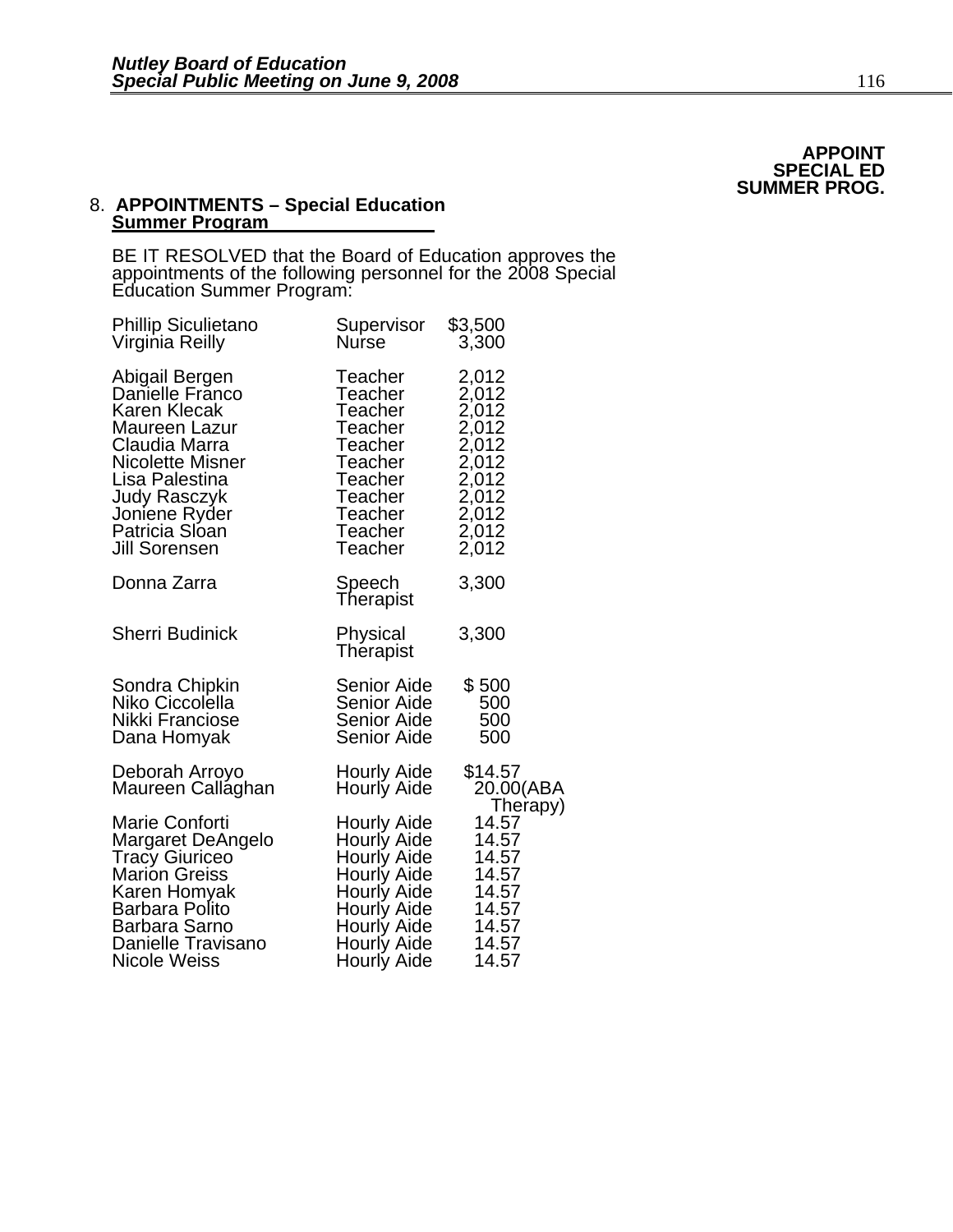### 9. **APPROVAL OF THE LOCAL MENTORING PLAN**

BE IT RESOLVED that the Board of Education has reviewed and approved the local mentoring plan developed by the Nutley Local Professional Development Committee. The<br>Nutley Board of Education assures that the submitted plan is<br>aligned with the New Jersey Professional Standards for Teachers and meets or exceeds the minimum requirements of the mentoring regulations in N.J.A.C. 6A:9-8.4.

10. **APPROVAL – BI-LINGUAL/ESL THREE YEAR PROGRAM PLAN - 2008-2011**

BE IT RESOLVED that the Board of Education approves the<br>Bilingual/ESL Three Year Program Plan for the 2008-2011<br>school years. **APPOINT** 

#### 11. **APPOINTMENTS – Summer Custodial Employment**

Trustee Alamo moved, and Trustee Williams seconded, the following resolution. Upon being put to a roll call vote the resolution was approved.

BE IT RESOLVED that the Board of Education approves the following personnel to be employed as summer custodial and grounds employees for the summer of 2008:

|                        | <b>Step</b>   | <b>Hourly Rate</b> |
|------------------------|---------------|--------------------|
| <b>Richard Bolcato</b> | 2             | 8.00               |
| Joseph Cioffi          | 1             | 7.50               |
| Michael Rempusheski    | $\mathcal{P}$ | 8.00               |
| <b>Zack Stofers</b>    | 2             | 8.00               |
| <b>Michael Travers</b> | 2             | 8 N N              |

#### 12. **APPROVAL – PARTIAL PAYMENT – A. PFLUGH, INC.**

Trustee Williams moved, and Trustee Alamo seconded, the following resolution. Upon being put to a roll call vote the resolution was approved.

BE IT RESOLVED that the Board of Education approves a partial payment of the settlement claim with the Nutley Board of Education and A. Pflugh, Inc. of \$105,000 as per the recommendation of the Board's attorney.

## **SUMMER CUSTODIAL EMPLOYMENT**

**APPROVE BI-LINGUAL** 

**THREE YEAR PROGRAM**

#### **APPROVAL PARTIAL PAYMENT A. PFLUGH, INC.**

#### **APPROVE LOCAL MENTORING PLAN**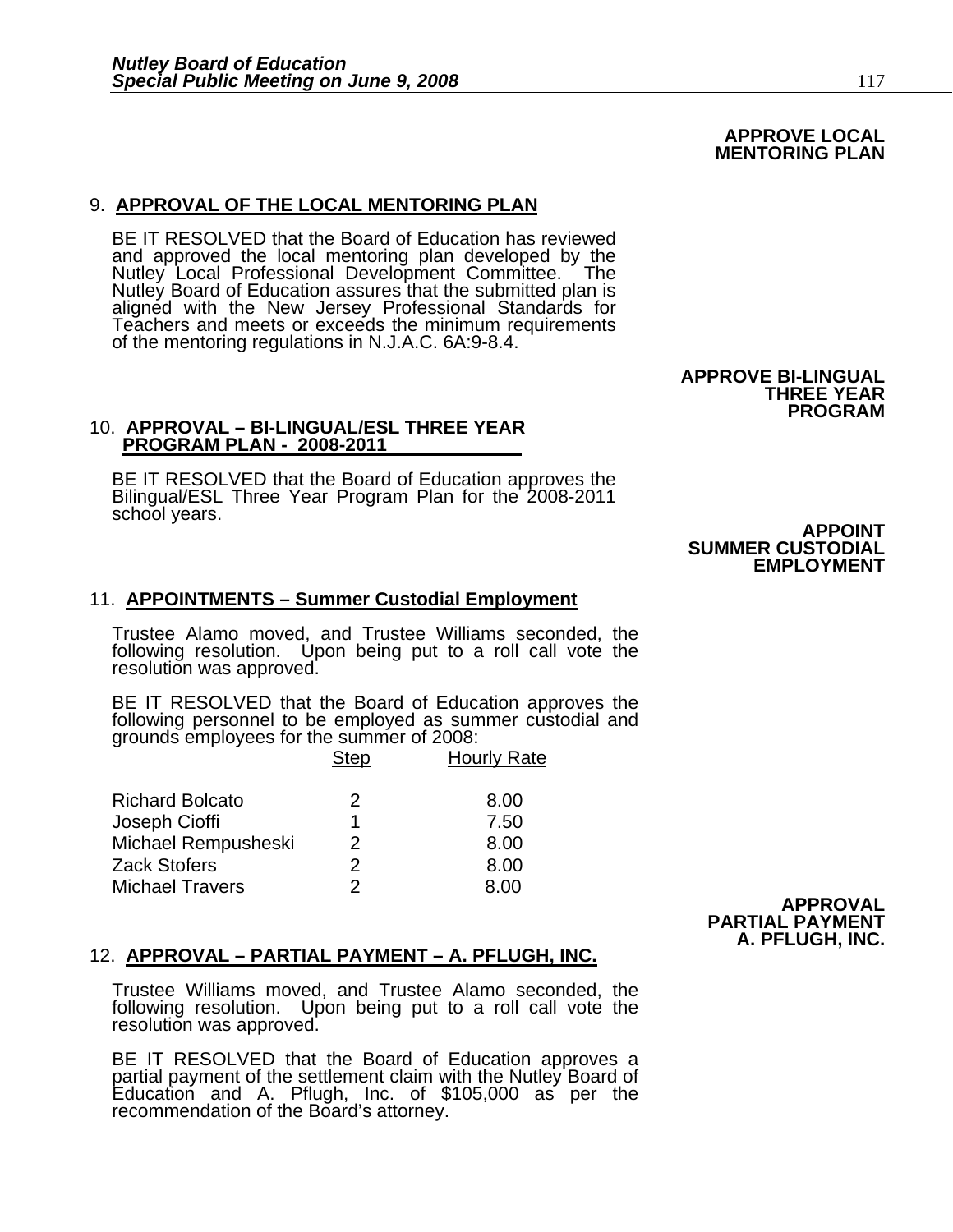#### **HEARING OF CITIZENS:**

Resident Donna Ferraro asked what the bond counsel does, how the settlement money could be taken out of the 2006 referendum, how much the settlement agreement for Tri-Tech was, about the error/omission policy, who reviewed the first contract with Tri-Tech and if there were anymore law suits against the district.

Resident Louise Frye-Gaynor said that the air conditioning in the 2006 Referendum should not have been put in the scope of work.

Resident Lori Mundy asked why Resolution 7 – Autism Summer Program was pulled and if it included all staff for summer programs.

Resident Robert Rusignuolo thanked the Board, Tri-Tech and the Attorney for bringing information to the public. He asked if the scope of work would be reduced in the 2006 Referendum.

Commissioner Tom Evans asked if the Tri-Tech contract separated out a breach vs. a material breach of contract. He also asked what the consequences of a breach would be and would the NJ Law to assert damages be followed. He asked if an independent third party reviewed the settlement to make sure no taxpayer funds will need to be raised and if a schedule of payments in the settlement was submitted to the bond counsel.

#### **NEW BUSINESS**

Trustee Sautter discussed the following:

-Policy for early dismissal -Board funds for a Board Retirement Dinner -Sending a letter to the Assembly expressing the Board's displeasure with the new accountability laws -The Board exposing itself to lawsuits for sponsoring overnight trips